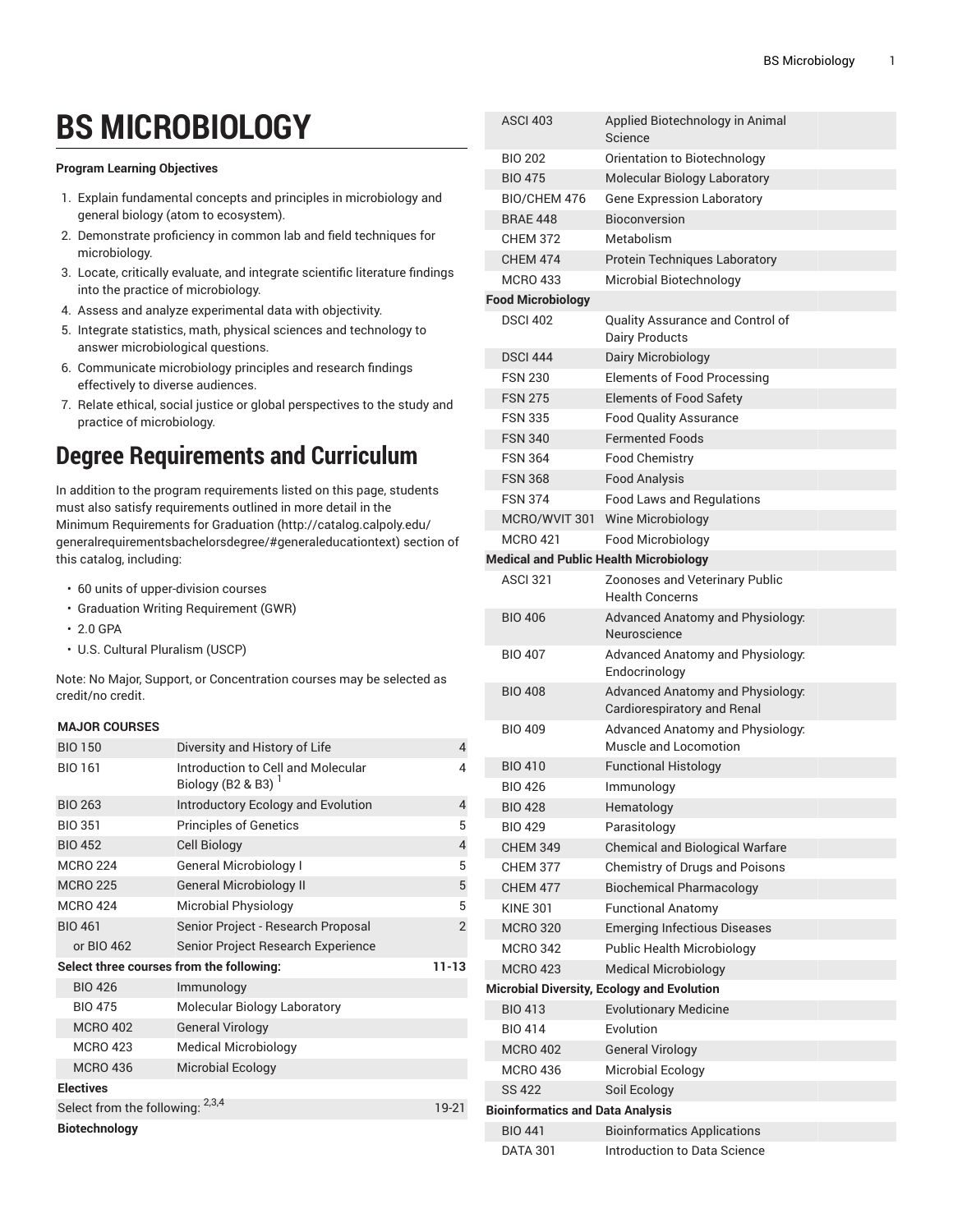| <b>STAT 313</b>                                                          | Applied Experimental Design and                                                           |                                                                                                                                              | <b>PHYS 121</b>                                                                                                                                                                                                            | College Physics I                                                                                                                                                                             | 4       |  |
|--------------------------------------------------------------------------|-------------------------------------------------------------------------------------------|----------------------------------------------------------------------------------------------------------------------------------------------|----------------------------------------------------------------------------------------------------------------------------------------------------------------------------------------------------------------------------|-----------------------------------------------------------------------------------------------------------------------------------------------------------------------------------------------|---------|--|
|                                                                          | <b>Regression Models</b>                                                                  |                                                                                                                                              | <b>PHYS 122</b>                                                                                                                                                                                                            | <b>College Physics II</b>                                                                                                                                                                     | 4       |  |
| <b>STAT 419</b>                                                          | <b>Applied Multivariate Statistics</b>                                                    |                                                                                                                                              | <b>PHYS 123</b>                                                                                                                                                                                                            | <b>College Physics III</b>                                                                                                                                                                    | 4       |  |
| <b>STAT 421</b>                                                          | Survey Sampling and Methodology                                                           |                                                                                                                                              | <b>STAT 218</b>                                                                                                                                                                                                            | Applied Statistics for the Life                                                                                                                                                               |         |  |
|                                                                          | <b>Other Electives for Microbiology Majors</b>                                            |                                                                                                                                              |                                                                                                                                                                                                                            | Sciences (GE Electives) <sup>1</sup>                                                                                                                                                          |         |  |
| <b>ASCI 203</b>                                                          | <b>Animal Parasitology</b>                                                                |                                                                                                                                              | <b>GENERAL EDUCATION (GE)</b>                                                                                                                                                                                              |                                                                                                                                                                                               |         |  |
| ASCI 440                                                                 | Immunology and Diseases of<br>Animals                                                     |                                                                                                                                              | (See list of GE program requirements below.)<br>52                                                                                                                                                                         |                                                                                                                                                                                               |         |  |
| <b>ASCI 438</b>                                                          | <b>Systemic Animal Physiology</b>                                                         |                                                                                                                                              | <b>FREE ELECTIVES</b><br>Free Electives <sup>7</sup>                                                                                                                                                                       |                                                                                                                                                                                               |         |  |
| <b>BIO 162</b>                                                           | Introduction to Organismal Form and                                                       |                                                                                                                                              |                                                                                                                                                                                                                            |                                                                                                                                                                                               | $10-14$ |  |
|                                                                          | <b>Function</b>                                                                           |                                                                                                                                              | Up to 6 units of free electives may need to be at the<br>300-400 level to ensure completion of the required                                                                                                                |                                                                                                                                                                                               |         |  |
| Research Experience for<br><b>BIO 300</b><br>Undergraduates <sup>3</sup> |                                                                                           | minimum of 60 units of upper-division courses. Consult<br>college advisor for additional information.                                        |                                                                                                                                                                                                                            |                                                                                                                                                                                               |         |  |
| <b>BIO 335</b>                                                           | <b>General Entomology</b>                                                                 |                                                                                                                                              | <b>Total units</b>                                                                                                                                                                                                         |                                                                                                                                                                                               | 180     |  |
| <b>BIO 336</b>                                                           | Invertebrate Zoology                                                                      |                                                                                                                                              |                                                                                                                                                                                                                            |                                                                                                                                                                                               |         |  |
| <b>BIO 361</b>                                                           | Principles of Animal Physiology                                                           |                                                                                                                                              | Required in Major or Support; also satisfies General Education (GE)<br>requirement.                                                                                                                                        |                                                                                                                                                                                               |         |  |
| <b>BIO 400</b>                                                           | <b>Special Problems for Advanced</b><br>Undergraduates <sup>3</sup>                       |                                                                                                                                              | $\overline{2}$                                                                                                                                                                                                             | Consultation with an advisor is recommended before selecting                                                                                                                                  |         |  |
| <b>BIO 434</b>                                                           | <b>Environmental Physiology</b>                                                           |                                                                                                                                              |                                                                                                                                                                                                                            | Electives; bear in mind that selections may impact pursuit of post-                                                                                                                           |         |  |
| <b>BIO 450</b>                                                           | Undergraduate Laboratory<br>Assistantship <sup>3</sup>                                    |                                                                                                                                              | baccalaureate studies and/or goals. At least 14-16 units must be<br>upper-division (300-400 level) to ensure completion of the required                                                                                    |                                                                                                                                                                                               |         |  |
| <b>BIO 462</b>                                                           | Senior Project Research Experience <sup>5</sup>                                           |                                                                                                                                              | 3                                                                                                                                                                                                                          | minimum of 60 units of upper-division courses.<br>Maximum of 6 units may be applied toward Approved                                                                                           |         |  |
| <b>BIO 463</b>                                                           | Honors Research                                                                           |                                                                                                                                              |                                                                                                                                                                                                                            | Electives: BIO 200, BIO 300, BIO 400, BIO 450, BIO 485, BIO 495, MSCI 401.                                                                                                                    |         |  |
| BOT/PLSC 323                                                             | <b>Plant Pathology</b>                                                                    |                                                                                                                                              | 4                                                                                                                                                                                                                          | Students planning to attend graduate or professional schools are                                                                                                                              |         |  |
| <b>CHEM 218</b><br>& CHEM 223                                            | <b>Organic Chemistry III</b><br>and Organic Chemistry Laboratory for<br>Life Sciences III |                                                                                                                                              |                                                                                                                                                                                                                            | strongly advised to meet with their advisors to ensure that they meet<br>necessary prerequisites for entry into these programs. Additional<br>courses in math and chemistry may be necessary. |         |  |
| <b>CHEM 331</b>                                                          | Quantitative Analysis                                                                     |                                                                                                                                              | 5                                                                                                                                                                                                                          | If BIO 462 is used to meet the senior project requirement, it cannot                                                                                                                          |         |  |
| <b>CHEM 341</b>                                                          | Environmental Chemistry: Water<br><b>Pollution</b>                                        |                                                                                                                                              | 6                                                                                                                                                                                                                          | also be counted as an Elective.<br>CHEM 369 suggested for students who plan to pursue graduate                                                                                                |         |  |
| <b>CHEM 418</b>                                                          | Neurochemistry                                                                            |                                                                                                                                              |                                                                                                                                                                                                                            | school or a health professions career.                                                                                                                                                        |         |  |
| <b>ENVE 434</b>                                                          | Water Chemistry and Water Quality                                                         |                                                                                                                                              | $\overline{7}$                                                                                                                                                                                                             | If a General Education (GE) course is used to satisfy a Major or                                                                                                                              |         |  |
|                                                                          | Measurements                                                                              |                                                                                                                                              |                                                                                                                                                                                                                            | Support requirement, additional units of Free Electives may be<br>needed to complete the total units required for the degree.                                                                 |         |  |
| <b>MATH 162</b>                                                          | Calculus for the Life Sciences II                                                         |                                                                                                                                              |                                                                                                                                                                                                                            |                                                                                                                                                                                               |         |  |
| <b>MCRO 100</b>                                                          | Introduction to Microbiology<br>Research                                                  |                                                                                                                                              |                                                                                                                                                                                                                            | <b>General Education (GE) Requirements</b>                                                                                                                                                    |         |  |
| <b>PLSC 313</b>                                                          | <b>Agricultural Entomology</b>                                                            |                                                                                                                                              |                                                                                                                                                                                                                            | · 72 units required, 20 of which are specified in Major and/or Support.                                                                                                                       |         |  |
| <b>Biological Control for Pest</b><br><b>PLSC 441</b><br>Management      |                                                                                           | • If any of the remaining 52 units is used to satisfy a Major or Support<br>requirement, additional units of Free Electives may be needed to |                                                                                                                                                                                                                            |                                                                                                                                                                                               |         |  |
| <b>SUPPORT COURSES</b>                                                   |                                                                                           |                                                                                                                                              |                                                                                                                                                                                                                            | complete the total units required for the degree.                                                                                                                                             |         |  |
| <b>CHEM 127</b>                                                          | General Chemistry for Agriculture and<br>Life Science I (B1 & B3)                         | 4                                                                                                                                            |                                                                                                                                                                                                                            | · See the complete GE course listing (http://catalog.calpoly.edu/<br>generalrequirementsbachelorsdegree/#generaleducationtext).                                                               |         |  |
| <b>CHEM 128</b>                                                          | General Chemistry for Agriculture and<br>Life Science II                                  | 4                                                                                                                                            | • A grade of C- or better is required in one course in each of the<br>following GE Areas: A1 (Oral Communication), A2 (Written<br>Communication), A3 (Critical Thinking), and B4 (Mathematics/<br>Quantitative Reasoning). |                                                                                                                                                                                               |         |  |
| <b>CHEM 129</b>                                                          | General Chemistry for Agriculture and<br>Life Science III                                 | 4                                                                                                                                            |                                                                                                                                                                                                                            |                                                                                                                                                                                               |         |  |
| <b>CHEM 216</b>                                                          | Organic Chemistry I <sup>4</sup>                                                          | $\mathbf 5$                                                                                                                                  | Area A                                                                                                                                                                                                                     | <b>English Language Communication</b>                                                                                                                                                         |         |  |
| <b>CHEM 217</b>                                                          | <b>Organic Chemistry II</b>                                                               | 4                                                                                                                                            |                                                                                                                                                                                                                            | and Critical Thinking                                                                                                                                                                         |         |  |
| & CHEM 220                                                               | and Organic Chemistry Laboratory                                                          |                                                                                                                                              | A1                                                                                                                                                                                                                         | <b>Oral Communication</b>                                                                                                                                                                     | 4       |  |
|                                                                          | For Life Sciences II <sup>4</sup>                                                         |                                                                                                                                              | A2                                                                                                                                                                                                                         | <b>Written Communication</b>                                                                                                                                                                  | 4       |  |
| <b>CHEM 314</b>                                                          | Biochemistry: Fundamentals and<br>5                                                       |                                                                                                                                              | A3                                                                                                                                                                                                                         | <b>Critical Thinking</b>                                                                                                                                                                      | 4       |  |
| Applications (Upper-Division B) <sup>1,6</sup>                           |                                                                                           |                                                                                                                                              | Area B                                                                                                                                                                                                                     | <b>Scientific Inquiry and Quantitative</b>                                                                                                                                                    |         |  |
| or CHEM 369<br><b>MATH 161</b>                                           | <b>Biochemical Principles</b><br>Calculus for the Life Sciences I (B4)                    | 4                                                                                                                                            |                                                                                                                                                                                                                            | Reasoning                                                                                                                                                                                     |         |  |
|                                                                          | 1,4                                                                                       |                                                                                                                                              | B <sub>1</sub>                                                                                                                                                                                                             | Physical Science (4 units in Support)                                                                                                                                                         | 0       |  |